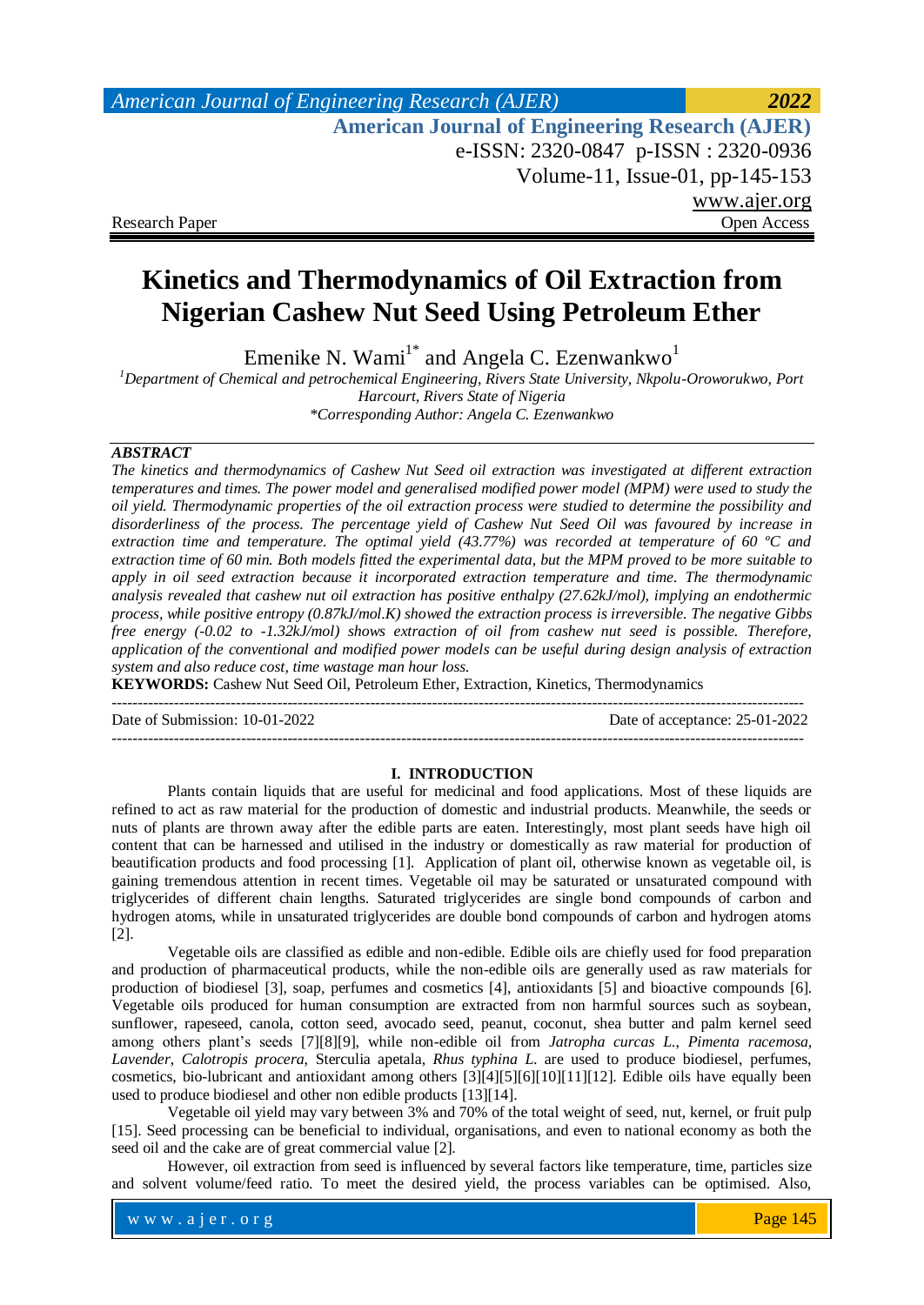understanding the kinetics and thermodynamics of vegetable oil extraction process can equally reduce time and cost. Therefore, the kinetics and thermodynamics of cashew nut seed oil extraction was studied using the soxhlet extraction method at various extraction temperatures and times.

# **II. MATERIALS AND METHODS**

The materials used in the experiment include cashew nut seeds, petroleum ether (solvent) with boiling point 60-80 ºC and distilled water. Also, the following laboratory equipment and apparatus were used in the study: soxhlet extractor, steam distillation apparatus, heater, water bath, G-clamp, flasks, beakers, pipette, burette, sample bottle, specific gravity bottle, weighing balance, grinder, Gas Chromatography Mass Spectroscopy (GC-MS) detector, pH meter, thermometer and stop watch, while the reagents used include acetic acid, hydrochloric acid, chloroform, potassium iodide, carbon tetra chloride (CCl4), sodium thiosulphate, phenolphthalein, starch indicator, hydrochloric acid, sodium hydroxide and potassium hydroxide.

# **2.1 Sample Collection and Preparation**

Cashew nut seeds were collected from Agbiligba Nanka community in Anambra State, transported and prepared at Chemical/Petrochemical Engineering Laboratory, Rivers State University, Port Harcourt, Rivers State of Nigeria. The nuts were cut open to expose the seeds and sundried for a week. Thereafter, the seeds were grinded to powdered form and sieved to a uniform particle sizes of 1.8 mm.

## **2.2 Procedures of Oil Extraction**

The experimental procedures were adopted according to the work of Nwabanne [16]. The oil extraction process was carried out in soxhlet apparatus using petroleum ether as solvent. The kinetics and thermodynamics of cashew nut oil extraction process was studied at constant seed particles of size 1.8 mm and solvent volume of 300 ml, while temperature was varied from 45, 50, 55 and 60 ºC. 20 samples weighing 50 g each were prepared and divided into 4 groups with five samples each. All samples in Group I were heated to 45 ºC. Also, all samples in Group II, III and IV were heated to 50  $^{\circ}C$ , 55  $^{\circ}C$  and 60  $^{\circ}C$  respectively at different extraction times of 20, 30, 40, 50 and 60 minutes. Firstly, one of the samples in Group I was placed in the thimble of the extractor, and 300 ml petroleum ether was poured into a round bottom flask. The flask was heated via a mantle set at 45 °C to extract the oil in the seed particles. The extraction was stopped at 20 minutes. The extracted oil + solvent was collected and distilled at  $70 - 80$  °C temperature to separate the solvent from the extracted oil. Petroleum ether with lower boiling point temperature was distilled out leaving only the oil in the distillation flask. The recovered oil was weighed and the yield determined. This process was repeated on the remaining four samples in Group I (samples heated to 45 °C), but stopped at different extraction times of 30, 40, 50 and 60 minutes.

The procedure was repeated for samples in Group II, but heated to 50 °C, while the extraction was stopped at 20, 30, 40, 50 and 60 minutes. Similarly, Group III samples were heated to 55 °C while Group IV samples were heated 60 °C, but the extractions were stopped at 20, 30, 40, 50 and 60 minutes. At end of each extraction, the distillation of the oil-solvent mixture was carried out to recover the extracted oil, which was weighed and the oil yield calculated. The oil yield in each experimental run was calculated using the formula stated in Equation (1).

$$
Yield (%) = \frac{weight \ of \ pure \ oil \ extracted \ }{(g)} \times 100 \%
$$

## **2.3 Kinetics and Thermodynamics of Oil Extraction**

Various kinetic models have been proposed for the study of oil extraction from plants seeds. In this study, the power model and first order kinetic model were used to study the extraction of Cashew Nut Oil. Also, the thermodynamics of the extraction process was evaluated using established models.

#### **2.3.1 Power Model**

The power model is expressed as:

$$
Y = kt^n
$$

where:  $Y = \text{Percentage of oil yield } (\%)$ 

 $t =$  Extraction time (min)

 $k =$  Extraction rate constant (min<sup>-1</sup>)

$$
n = Power index
$$

The rate constant and power index were determined by linearizing Equation (2) as follows.

$$
\ln Y = \ln k + n \ln t
$$

www.ajer.org where  $\mathcal{L} = \mathcal{L} \left( \mathcal{L} \right)$  is the set of  $\mathcal{L} \left( \mathcal{L} \right)$ 

(3)

(2)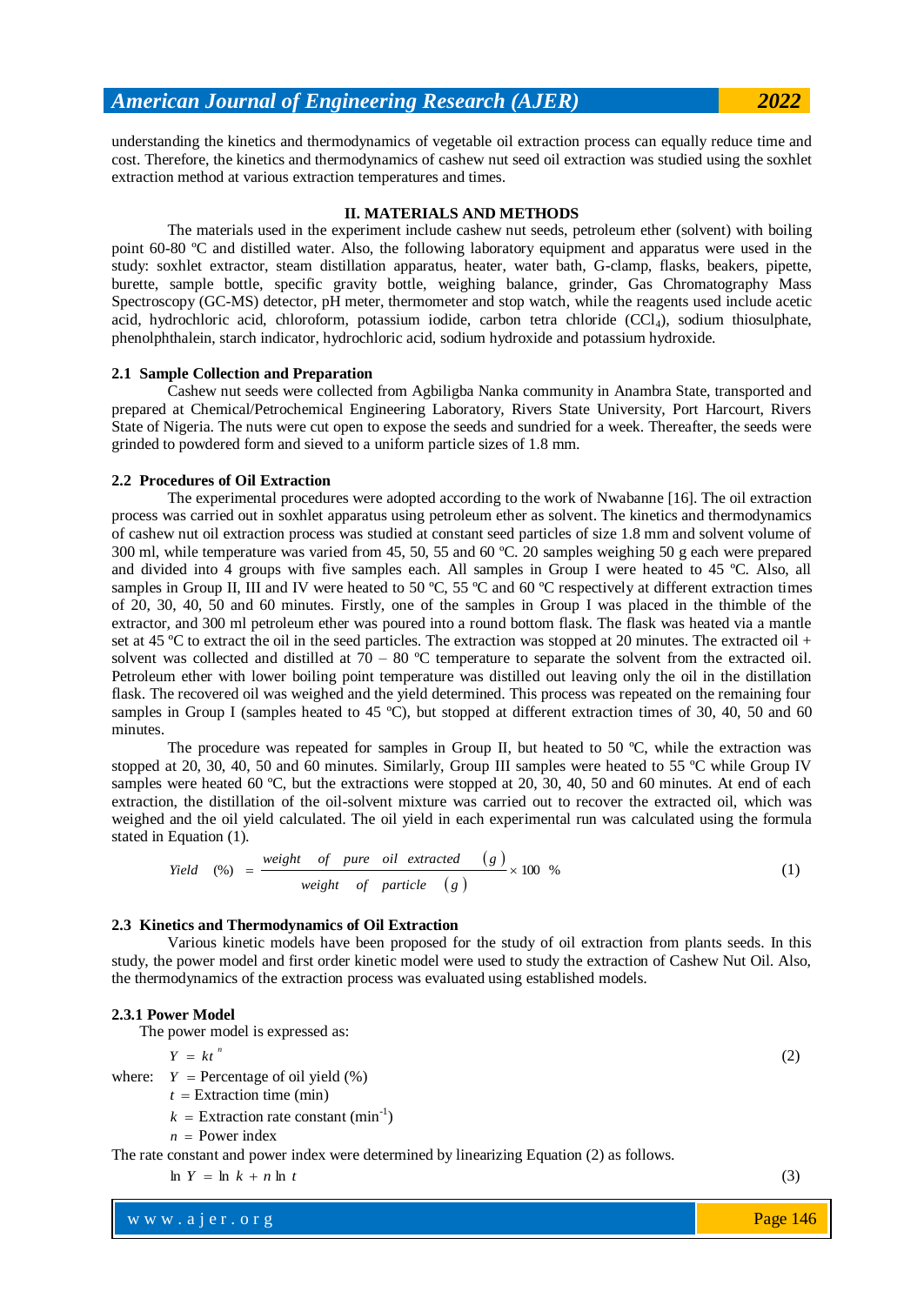A plot  $\ln Y$  against  $\ln t$  gives a slope equivalent to n and intercept as  $k$ .

where: *k* is the characteristic constant incorporating the active coefficients, while the power index, *n*, is the diffusion exponent, which indicates the transport mechanism of oil, and it is less than  $1 \text{ (n} < 1)$  in most oil extraction processes [17].

# **2.3.2 Modified Power Model**

A generalised power law model equation, which took into account the variation of the extraction rate constant (*k* values) with extraction temperature and time, was obtained from the plot of Equation (3) at the various extraction temperatures. This is expressed as:

$$
Y = (aT + b)t^{n}
$$
 (4)

where:  $Y = \text{Percentage of oil yield } (\%)$ 

- $T =$  Extraction temperature (°C)
- *a* Constant coefficient of temperature
- $b =$  Constant
- $t =$  Extraction time (min)
- *n* Power index

## **2.4 Thermodynamics of Oil Extraction**

The thermodynamic parameters such as entropy, enthalpy and Gibbs free energy were evaluated to determine the thermodynamics of Cashew Nut oil extraction. The relationship between entropy, enthalpy and the Gibbs free energy can be stated as follows:

$$
\Delta G = \Delta H - T \Delta S \tag{5}
$$

where:  $\Delta G$  = Change in Gibbs free energy (kJ/mol)

 $\Delta H$  = Change in enthalpy (kJ/mol)

 $\Delta S$  = Change in entropy (kJ/mol.K)

 $T =$  Temperature (K)

But from thermodynamics relation,  $\Delta G$  can be expressed as:

$$
\Delta G = -RT \ln K_e
$$

where:  $R =$  Gas constant (8.134 J/mol.K)

 $K_e$  = Equilibrium constant (-)

Hence, combining equations (5) and (6) gives

$$
RT \ln K_e = -\Delta H + T\Delta S \tag{7}
$$

Dividing all terms in equation (7) by *RT* gives

$$
\ln K_e = \frac{\Delta S}{R} - \frac{\Delta H}{R} \left( \frac{1}{T} \right) \tag{8}
$$

A plot of  $\ln K_e$  versus *T*  $\frac{1}{2}$  gives slope *R*  $= -\frac{\Delta H}{\Delta t}$  and intercept *R*  $=$  $\frac{\Delta S}{\Delta}$ 

*e K* was obtained as the ratio of oil yield at temperature, *T*, to the percentage of cake left after extraction at the same temperature [16][18][19]. This is expressed as:

$$
K_{e} = \frac{Y_{o}}{Y_{c}}
$$

The percentage of cake left after extraction at temperature, *T*, is obtained as:

*Case Yield* (%) = 
$$
\frac{\text{weight of cake after extraction} (g)}{\text{weight of particle} (g)} \times 100 % \tag{10}
$$

www.ajer.org where  $\mathcal{L} = \mathcal{L} \left( \mathcal{L} \right)$  is the set of  $\mathcal{L} \left( \mathcal{L} \right)$ 

Page 147

(6)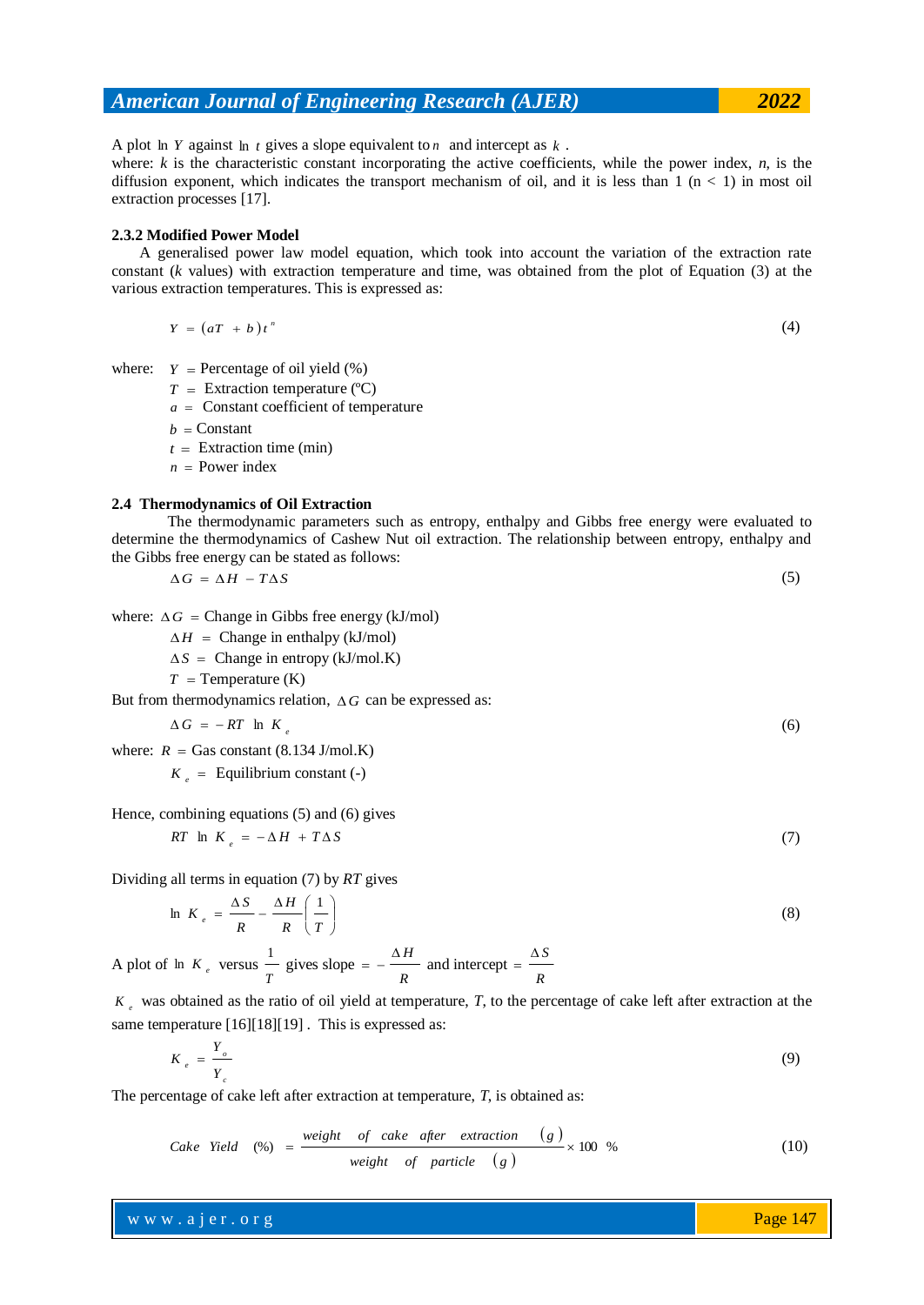# **III. RESULTS AND DISCUSSION**

The kinetics and thermodynamics of cashew nut oil extraction process have been studied at constant particle size of 1.8mm, 300ml solvent volume and various extraction times and temperatures.

# **3.1 Yield of Cashew Nut Oil at Different Temperatures**

Figure 1 shows the profiles of the percentage yield of cashew nut oil obtained at extraction times of 20 to 60 min and temperatures of 45ºC to 60ºC. The amount of cashew nut oil, evaluated in terms of percentage of oil recovered after extraction/distillation processes, increased as extraction time was increased. Also, for a given extraction time, the yield of oil increased with increase in temperature. Thus, the oil yield obtained between extraction time of 20 min and 60 min at 45ºC ranged between 27.29% and 34.58%. Similarly, at temperatures of 50, 55 and 60ºC, the yield of oil obtained ranged from 30.04 – 40.02%, 33.22 – 42.12% and 34.72 – 43.77% respectively, at extraction time of 20 to 60 min. This implied that the highest percentage of oil yield was obtained at 60 ºC and 60 min extraction time.

Between 50 and 60 min extraction time, particularly at extraction temperatures of 55 ºC and 60 ºC, the difference in the amount of oil recovered was only about  $3 - 4\%$ . This indicated that allowing the extraction proceed beyond 60 min may not resulted to significant yield at higher temperatures. Thus, some studies have reported insignificant yield of oil within 60 min of extraction [20][21]. Within 20 min, the yield of oil from fluted pumpkin seed was reported almost exhausted at 80 to 100 °C [16]. However, a significant yield of oil was recorded beyond an hour by some authors [18][19][22].

Also, the effects of temperature and extraction time on the oil yield as recorded in this work agreed with some previous studies on oil extraction from seed and nut of different plant species [23][24][25]. However, the maximum oil yield recorded after 60 minutes and temperature of 60 ºC for cashew nut oil extraction was less than the 49.1% reported by Akinhanmi *et al*. [26], but above the percentages reported by some authors [27][28][29]. This implied that there is variation in the amount of oil yield from same type of plant seed, leaf, nut or fruit. This scenario was observed in oil extracted from jatropha seeds collected from different geographical locations in Ethiopia, which was attributed to genetic variations and/or relative differences in the environmental conditions surrounding the seed [30].



**Fig. 1: Oil yield versus extraction time at different temperatures**

# **3.2 Kinetic Analysis of Oil Extraction from Cashew Nut**

The extraction of vegetable oil from plant seeds and nuts has been widely studied using mathematical expressions, but to apply the models, the constant coefficients need to be evaluated.

#### **3.2.1 Evaluation of Power Model Constants**

The power index, *n* and the constant coefficient, *k*, were determined by fitting experimental results into equation (3) and then, plotted as shown in Figure 2. The values of  $n$  and  $k$  were obtained by comparing the linear regression equation in Figure 2 with Equation (3) at temperatures of  $45 - 60^{\circ}$ C. Thus, at extraction temperature of 45°C, *n* and *k* were obtained as 0.2124 and 14.4776min<sup>-1</sup> respectively. After substituting into equation (2),

gave the percentage yield of oil from the cashew nut seed at 45<sup>o</sup>C was expressed as:  $Y = 14$ . 4776  $t^{0.2124}$ .

www.ajer.org where  $\mathcal{L} = \mathcal{L} \left( \mathcal{L} \right)$  is the set of  $\mathcal{L} \left( \mathcal{L} \right)$ Page 148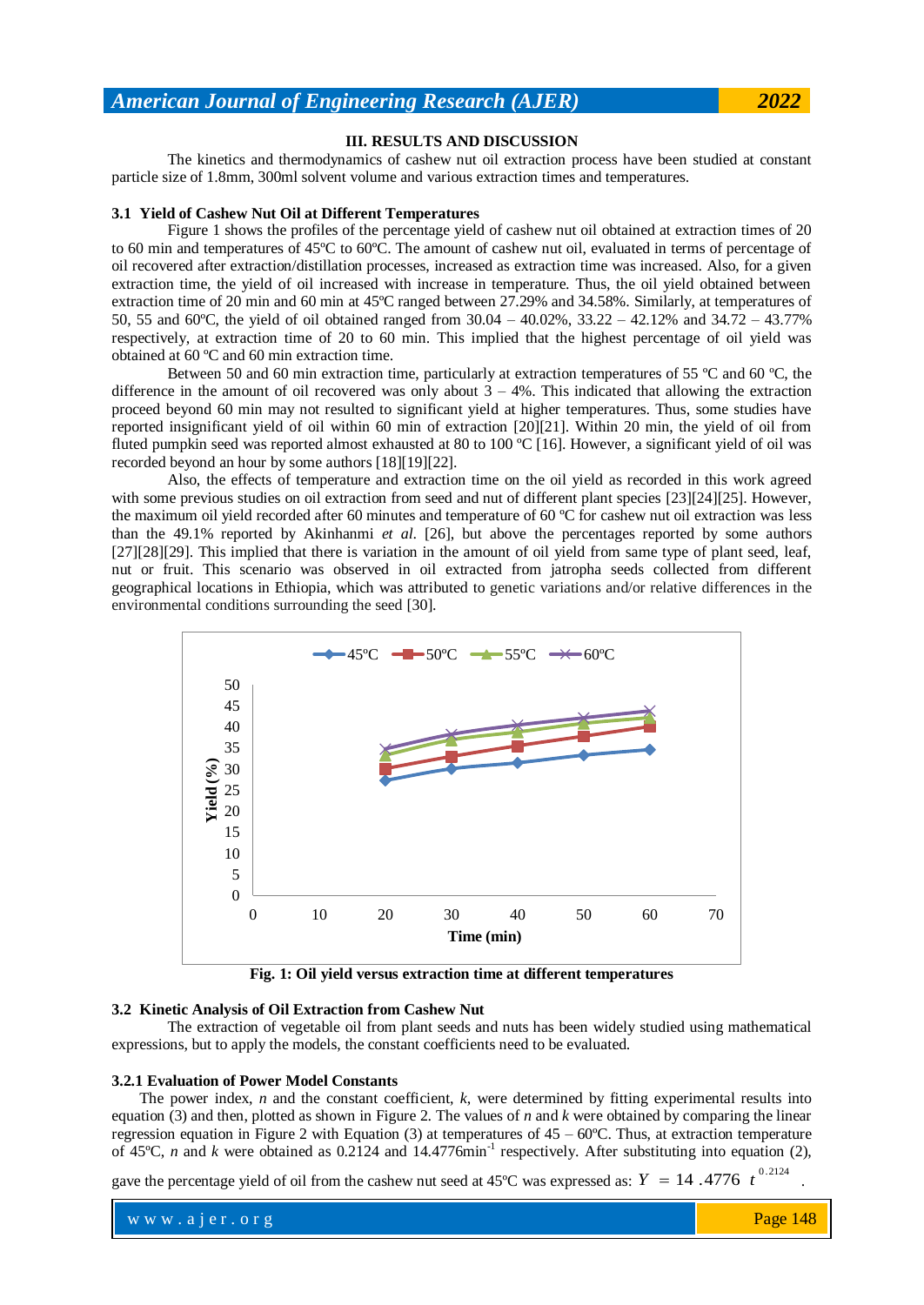At 50°C extraction temperature, *n* and *k* were obtained as 0.2593 and 13.7138min<sup>-1</sup>. Hence, The percentage yield of cashew nut seed oil at 50°C is  $Y = 13.7138 t^{0.2593}$ . At 50°C extraction temperature, *n* and *k* were obtained as  $0.2145$  and  $17.5772$  min<sup>-1</sup> respectively, which upon substitution into equation (2) gave the percentage yield as:  $Y = 17$ .5772  $t^{0.2145}$ . Finally, at 60°C extraction temperature, *n* and *k* were obtained as 0.2085 and 18.6734min<sup>-1</sup> respectively, which upon substitution into equation (2) gave the percentage yield of cashew nut seed oil as:  $Y = 18.6734 t^{0.2085}$ . The characteristic constant, *k*, and the diffusion exponent, *n*, varied with temperature. Hence, they are temperature dependent. Also, from the kinetic evaluations, it can be seen that the correlation coefficients,  $R^2$  at the various temperatures are above 99%. The high correlations are indication of good agreement between the fitted experimental data and the model.

The value of power index, *n* has been reported differently by different authors. A range of  $3 - 4$  was reported in some studies for pumpkin seed [16] and aegyptiaca kernel [22] though, at higher extraction temperatures or longer extraction time. At extraction temperature of 60ºC and 60 min extraction time, Dagde and Okure [31] obtained 0.84 and 0.81 as the power index and characteristic constant, *k* at 0.8917 and 1.2575min-1 for *Luffa cylindrica* oil and *Hura crepitan* seed oils respectively.



**Fig. 2: Plot for evaluation of power index and constant coefficient**

#### **3.2.2 Modified Power Model**

By plotting the different values of characteristic constant, *k* obtained at the various extraction temperatures in Figure 3, the relationship between *k*-values and extraction temperature and time was readily established to obtain a modified power model equation. Thus, by comparing equation (4) and the regression equation in Figure 3, the modified power model equation (MPM) was obtained as:  $Y = (0.284 T + 1.761) t^{0.21}$ . This is a convenient generalised expression that enables the prediction of extraction yield at different temperatures and extraction time.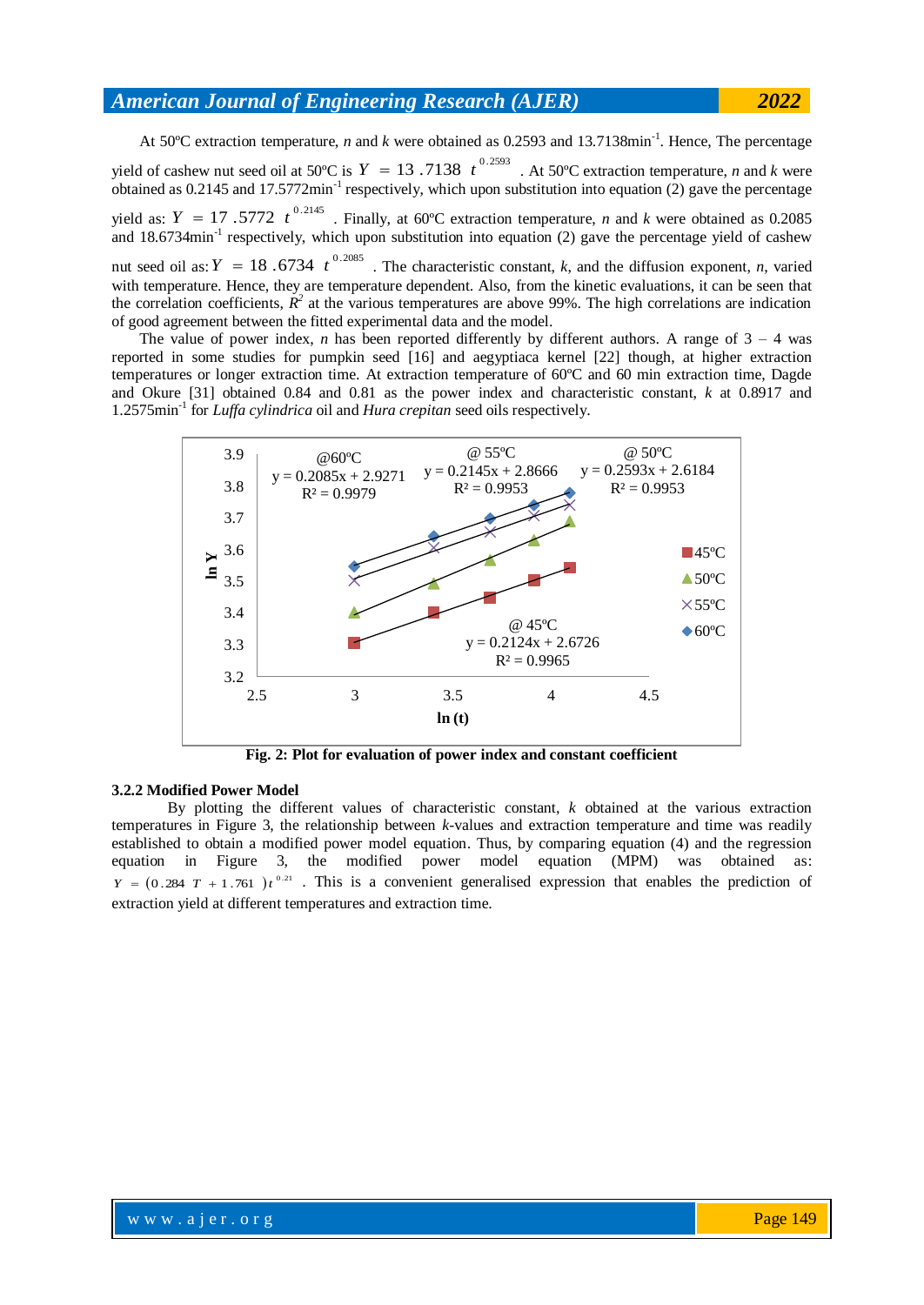

**Fig. 3: Plot for evaluation of constant coefficient in the modified power model equation**

## **3.3 Comparison of Model of Predicted Oil Yield**

Table 1 shows the predicted yields and deviations from the experiment at extraction temperature of 60 ºC and extraction times 0f 20 – 60 minutes.

| <b>Time</b> |       | $Y(\%)$      |            |              | Deviation $(\% )$ |  |  |
|-------------|-------|--------------|------------|--------------|-------------------|--|--|
| (min)       | Expt. | <b>Power</b> | <b>MPM</b> | <b>Power</b> | <b>MPM</b>        |  |  |
| 20          | 34.72 | 34.68        | 35.27      | 0.12         | 1.58              |  |  |
| 30          | 38.18 | 37.76        | 38.4       | 1.10         | 0.58              |  |  |
| 40          | 40.38 | 40.11        | 40.8       | 0.67         | 1.04              |  |  |
| 50          | 42.11 | 42.04        | 42.75      | 0.18         | 1.52              |  |  |
| 60          | 43.77 | 43.68        | 44.42      | 0.22         | 1.49              |  |  |

| Table 1: Comparison of Power and 1 <sup>st</sup> Order Kinetic Models Prediction at 60°C |  |  |  |  |  |
|------------------------------------------------------------------------------------------|--|--|--|--|--|
|------------------------------------------------------------------------------------------|--|--|--|--|--|

The degree of oil yield predictions by the power model and modified power model (MPM) equation after the determination of the constants and subsequent substitutions were tested at temperature of 60ºC and then, compared with the measured oil yield (Table 1). Figure 4 showed the profiles of the percentage yield against extraction time. The profiles indicated that both models are effective for the prediction of oil yield with time, and over 95% of yield calculated from the experiment were predicted by the models. The deviation between the values predicted by the power model and the experiment ranged from  $0.12 - 1.10\%$ , while that between the values predicted by the MPM equation and the experiment ranged from  $0.58 - 1.58\%$ . The modified power model which incorporated the effect of temperature variation had comparable error margin just like the conventional power model, but because it incorporated the two parameters that influenced the extraction process, it is most suitable for prediction application.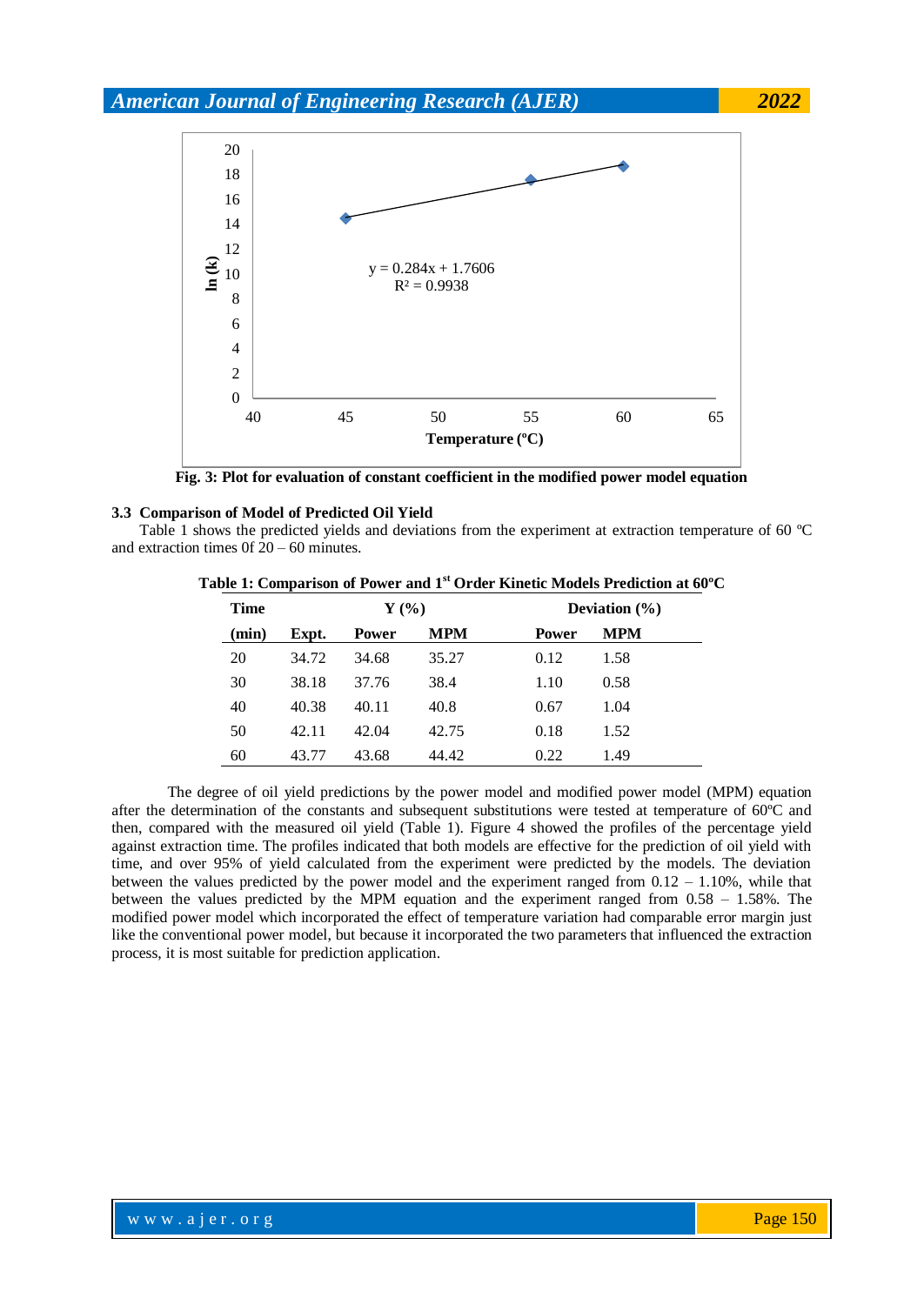

**Fig. 4: Comparison of the degree of model predictions**

#### **3.4 Thermodynamic Analysis of Oil Extraction from Cashew Nut**

Oil extraction involves heating, and hence, there is exchange and transfer of heat from the solvent to the solid seed particles. Therefore, the thermodynamics oil extraction was studied to describe the process enthalpy and entropy. Before the evaluation of the thermodynamic properties, the equilibrium constant was first determined using equation (14). The change in enthalpy  $(\Delta H)$  and change in entropy  $(\Delta S)$  were determined from the linear equation in Figure 5. Thus, by comparing equation (8) with the equation in the graph and equating the slop with the ratio of enthalpy to the universal gas constant, *R*, the value of  $\Delta H$  was obtained as 27.62kJ/mol, while from the intercept,  $\Delta S$  was obtained as 0.087kJ/mol.K. From the values of the enthalpy and entropy changes, the Gibbs free energy  $(\Delta G)$  was evaluated for the given temperatures, which ranged from -0.0190 to -1.3228kJ/mol. The changes in enthalpy and entropy obtained in this study are close to values reported by Jabar *et al*. [18] for *Thevetia peruviana* seed oil. The corresponding values of the parameters for the thermodynamic evaluations are presented in Table 2.

The positive value of enthalpy indicates that the extraction of cashew nut oil is an endothermic process, which implies that energy was absorbed into the seed particle to release the oil. Also, the positive entropy implied that the extraction process was irreversible and there was increase in disorderliness of the liquid molecules in the process, while the negative values of Gibbs free energy shows that cashew nut oil extraction was spontaneous, and the extraction process was possible at the temperature range [17][20]. Various authors have reported different values of enthalpy, entropy and Gibbs free energy for different seed oils, but some authors reported positive values for enthalpy and entropy, and negative values for Gibbs free energy [16][18][19]. The changes in enthalpy, entropy and Gibbs free energy from literatures are summarized in Table 3. However, the changes in the thermodynamic properties differ according the operational parameters.



**Fig. 5: Plot of lnK<sup>e</sup> versus 1/T**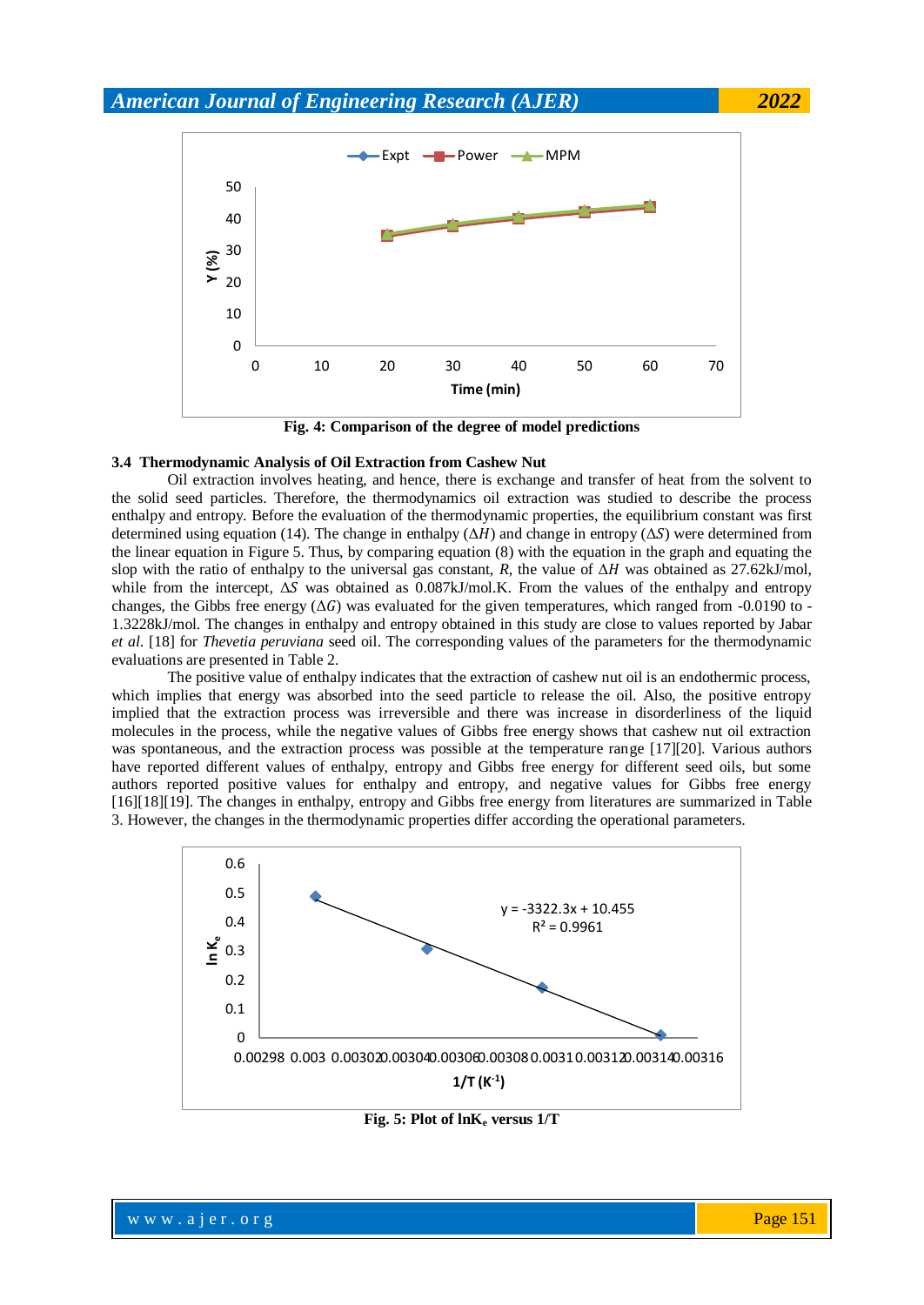| Table 2: Thermodynamic Parameters at 60 Minutes Extraction |                  |                   |      |            |         |           |          |            |
|------------------------------------------------------------|------------------|-------------------|------|------------|---------|-----------|----------|------------|
| T(K)                                                       | $\mathbf{Y}$ (%) | $\mathbf{Ys}$ (%) | $K=$ | 1/T        | ln K    | AG        | ЛH       | ΔS         |
|                                                            |                  |                   | Y/Ys | $(K^{-1})$ |         | (kJ/mol)  | (kJ/mol) | (kJ/mol.K) |
| 318                                                        | 34.58            | 34.24             | 1.01 | 0.00314    | 0.00995 | $-0.019$  | 27.6216  | 0.08692    |
| 323                                                        | 40.02            | 33.63             | 1.19 | 0.00310    | 0.17395 | $-0.4536$ | 27.6216  | 0.08692    |
| 328                                                        | 42.13            | 30.98             | 1.36 | 0.00305    | 0.30748 | $-0.8882$ | 27.6216  | 0.08692    |
| 333                                                        | 43.77            | 26.85             | 1.63 | 0.00300    | 0.48858 | $-1.3228$ | 27.6216  | 0.08692    |

#### **Table 3: Ranges of Thermodynamic Properties for Seed Oil Extraction**

| ЛH       | АS         | $\Delta G$ (kJ/mol)  | <b>Oil Source</b>                | Author(s) |
|----------|------------|----------------------|----------------------------------|-----------|
| (kJ/mol) | (kJ/mol.K) |                      |                                  |           |
| 28.17    | 0.234      | $-3.90$ to $-8.91$   | Pumpkin seed                     | [16]      |
| 11.19    | 0.033      | $0.24$ to $0.57$     | Coconut Seed                     | $[32]$    |
| 7.83     | 26.62      | $-0.86$ to $-1.31$   | watermelon seed                  | $[33]$    |
| 29.20    | 0.092      | $0.45$ to $-13.83$   | Thevetia peruviana seed          | $[18]$    |
| 15.02    | 45.52      | 1.62 to $-0.10$      | Jatropha seed                    | [20]      |
| 11.70    | 0.26       | $-2.49$ to $-1.95$   | Bitter gourd seed                | [19]      |
| 372.05   | 1.29       | $-26.64$ to $-52.35$ | Colocynthis vulgaris Schrad seed | [34]      |
| 27.62    | 0.087      | $-0.02$ to $-1.32$   | Cashew nut seed                  | This work |

# **IV. CONCLUSION**

The extraction kinetics and thermodynamics of cashew nut seed oil was studied at different extraction temperatures and times. The study showed that the yield of cashew nut oil was favoured by increase in extraction time and temperature. The kinetics of cashew nut seed oil extraction is dependent on temperature and time. The power model and the modified model were capable of predicting the percentage of oil recovered from the extraction, but the incorporation of temperature and extraction time in the modified power model made it more suitable for prediction of extraction yield. Also, the thermodynamic analysis revealed that enthalpy change in the extraction process was positive, which implied that the cashew nut seed oil extraction was endothermic, while the positive entropy showed the extraction process is irreversible and disorderly. The negative Gibbs free energy implied the extraction of oil from cashew nut seed is possible. Therefore, kinetics and thermodynamics application in vegetable oil extraction are useful for prediction of time and temperature required for optimum oil yield and understanding the changes in thermodynamic properties.

#### **REFERENCES**

- [1]. Yusuf, A.K. (2018). A Review of Methods Used for Seed Oil Extraction, *International Journal Scientific Research*, 7, 233–238.
- [2]. Nde, D.B. & Foncha, A.C. (2020). Optimization Methods for the Extraction of Vegetable Oils: A Review, *Processes*, 8, 209-229.
- [3]. Obianke, M.A., Muhammad, A.B., Hassan, L.G., Aliero, A.A., & Liman, M.G. (2018). Optimization of reaction variables *in situ*  transesterification of *Jatropha curcas* seed oil for biodiesel production, *Nigerian Journal of Basic and Applied Science*, 26(2), 102- 114.
- [4]. Cortés, I.B., Diéguez-Santana, K., Pérez, Y.L., Guzman, D.M., Gregorich, A.R., Yordi, E.G., & Pérez-Martínez, A. (2017). Process design of production of essential oil from Pimenta racemosa, *International Journal of ChemTech Research*, 10(5), 802-810.
- [5]. Mosca, F., Hidalgo, G.I., Villasante, J., & Almajano, M.P. (2018). Continuous or Batch Solid-Liquid Extraction of Antioxidant Compounds from Seeds of Sterculia apetala Plant and Kinetic Release Study, *Molecules*, 23, 1759. Retrieved from: doi:10.3390/molecules23071759 January, 2021.
- [6]. Cvetković, A., Jurina, T., Valinger, D., Tušek, A.J., Benković, M., & Kljusurić, J.G. (2018). The estimation of kinetic parameters of the solid-liquid extraction process of the lavender flower (*Lavandula x hybrida* L.), *Croatian Journal of Food Science and Technology*, 10(1), 12-20.
- [7]. Orhevba, B.A. and Jinadu A.O. (2011). Determination of Physico-Chemical Properties and Nutritional Contents of Avocado Pear (*Persea americana m.*), *Academic Research International,* 1(3), 372-380.
- [8]. Araújo, A.C.M.A., Oliveira, E.R., Carvalho, G.B., Menezes, E.G.T., & Queiroz, F. (2019). Modeling of cosolvent and temperature effects on ethanolic extraction of pequi and murici seeds, *Emirates Journal of Food and Agriculture*, 31(3), 153-163
- [9]. Iddrisu A., Didia, B., & Abdulai, A. (2019). Shea butter extraction technologies: Current status and future perspective, *African Journal of Biochemistry Research*, 13(2), 9-22.
- [10]. Jabar, J.M., Lajide, L., Bakare, I. O. & Oloye, M. T. (2016). Extraction and Characterization of Vegetable Oil from *Thevetia Peruviana* and *Jatropha Curcas* Seeds, *FUTA Journal of Research in Sciences*, 12(1), 73-80.
- [11]. de Sousa, L.V. Santos, A.P.B., Souza, L.D., Santos, A.G.D., & Beatriz, A. (2018). Evaluation of the Properties of *Calotropis procera* Oil Aiming the Production of Biodiesel, *Orbital: The Electronic Journal of Chemistry*, 10 (2), 147-152.
- [12]. Budhwani, A.A.A., Maqbool, A., Hussain, T., & Syed, M.N. (2019). Production of biodiesel by enzymatic transesterification of non-edible *Salvadora persica* (Pilu) oil and crude coconut oil in a solvent-free system, *Bioresources and Bioprocessing*, 6, 41-49.
- [13]. Maduelosi, N. J., Akinfolarin, O.M., & Ikechukwu, C. (2019). Characterisation and transesterification of *allanblackia floribunda*  seed oil for production of biodiesel, *International Journal of Scientific and Research Publications*, 9(12), 807-810.